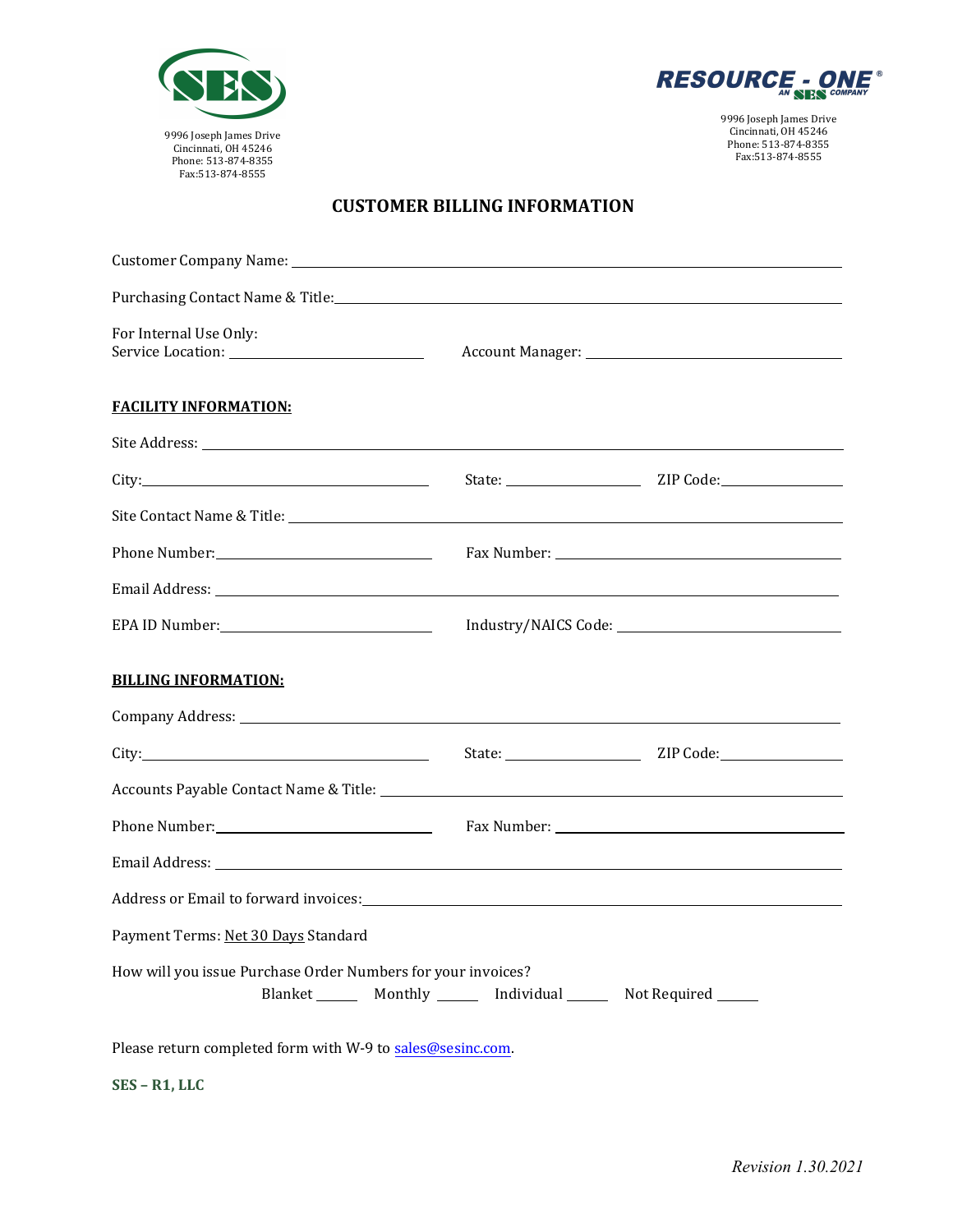



9996 Joseph James Drive Cincinnati, OH 45246 Phone: 513-874-8355 Fax:513-874-8555

## **NEW CUSTOMER CREDIT APPLICATION**

The undersigned company is applying for credit with SES-R1, LLC and agrees to abide by the general terms and conditions as stated below.

| Business Address: The Contract of the Contract of the Contract of the Contract of the Contract of the Contract of the Contract of the Contract of the Contract of the Contract of the Contract of the Contract of the Contract |            |          |  |
|--------------------------------------------------------------------------------------------------------------------------------------------------------------------------------------------------------------------------------|------------|----------|--|
|                                                                                                                                                                                                                                |            |          |  |
|                                                                                                                                                                                                                                |            |          |  |
|                                                                                                                                                                                                                                |            |          |  |
|                                                                                                                                                                                                                                |            |          |  |
|                                                                                                                                                                                                                                |            |          |  |
|                                                                                                                                                                                                                                |            |          |  |
| Amount of Credit Requested: \$                                                                                                                                                                                                 |            |          |  |
| Contact Person: Phone: Phone: Phone: Phone: Phone: Phone: Phone: Phone: Phone: Phone: Phone: Phone: Phone: Phone: Phone: Phone: Phone: Phone: Phone: Phone: Phone: Phone: Phone: Phone: Phone: Phone: Phone: Phone: Phone: Pho |            |          |  |
|                                                                                                                                                                                                                                |            |          |  |
| State of incorporation:<br>Names, titles, and addresses of your three chief corporate officers:                                                                                                                                |            |          |  |
| PARTNERSHIP<br>Names and addresses of the partners:                                                                                                                                                                            |            |          |  |
|                                                                                                                                                                                                                                |            |          |  |
| SOLE PROPRIETORSHIP<br>П<br>Are you sales tax exempt?<br>Have you ever had credit with us before?<br>If yes, under what name?                                                                                                  | Yes<br>Yes | No<br>No |  |